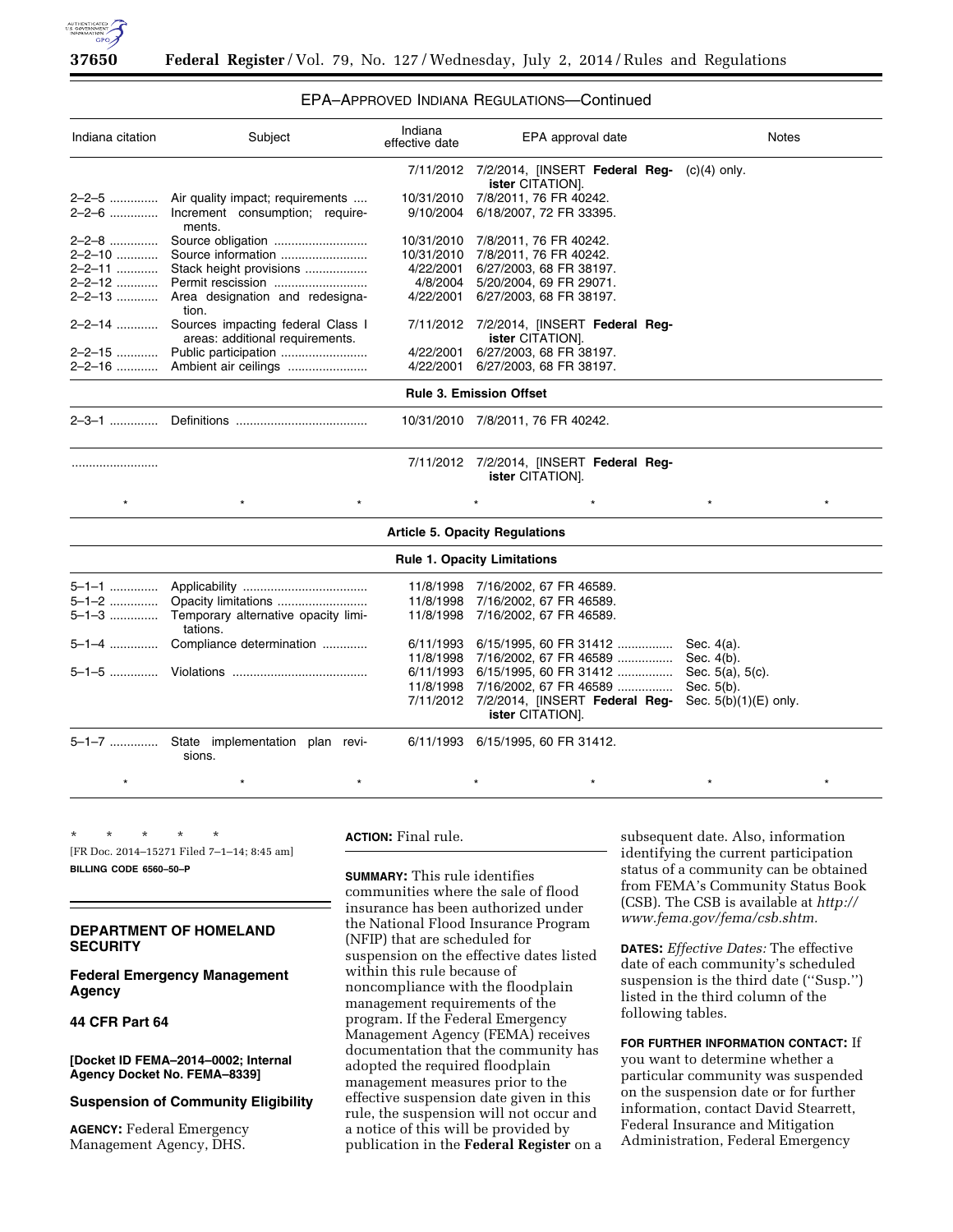Management Agency, 500 C Street SW., Washington, DC 20472, (202) 646–2953. **SUPPLEMENTARY INFORMATION:** The NFIP enables property owners to purchase Federal flood insurance that is not otherwise generally available from private insurers. In return, communities agree to adopt and administer local floodplain management measures aimed at protecting lives and new construction from future flooding. Section 1315 of the National Flood Insurance Act of 1968, as amended, 42 U.S.C. 4022, prohibits the sale of NFIP flood insurance unless an appropriate public body adopts adequate floodplain management measures with effective enforcement measures. The communities listed in this document no longer meet that statutory requirement for compliance with program regulations, 44 CFR Part 59. Accordingly, the communities will be suspended on the effective date in the third column. As of that date, flood insurance will no longer be available in the community. We recognize that some of these communities may adopt and submit the required documentation of legally enforceable floodplain management measures after this rule is published but prior to the actual suspension date. These communities will not be suspended and will continue to be eligible for the sale of NFIP flood insurance. A notice withdrawing the suspension of such communities will be published in the **Federal Register**.

In addition, FEMA publishes a Flood Insurance Rate Map (FIRM) that identifies the Special Flood Hazard Areas (SFHAs) in these communities. The date of the FIRM, if one has been published, is indicated in the fourth column of the table. No direct Federal financial assistance (except assistance

pursuant to the Robert T. Stafford Disaster Relief and Emergency Assistance Act not in connection with a flood) may be provided for construction or acquisition of buildings in identified SFHAs for communities not participating in the NFIP and identified for more than a year on FEMA's initial FIRM for the community as having flood-prone areas (section 202(a) of the Flood Disaster Protection Act of 1973, 42 U.S.C. 4106(a), as amended). This prohibition against certain types of Federal assistance becomes effective for the communities listed on the date shown in the last column. The Administrator finds that notice and public comment procedures under 5 U.S.C. 553(b), are impracticable and unnecessary because communities listed in this final rule have been adequately notified.

Each community receives 6-month, 90-day, and 30-day notification letters addressed to the Chief Executive Officer stating that the community will be suspended unless the required floodplain management measures are met prior to the effective suspension date. Since these notifications were made, this final rule may take effect within less than 30 days.

*National Environmental Policy Act.*  This rule is categorically excluded from the requirements of 44 CFR Part 10, Environmental Considerations. No environmental impact assessment has been prepared.

*Regulatory Flexibility Act.* The Administrator has determined that this rule is exempt from the requirements of the Regulatory Flexibility Act because the National Flood Insurance Act of 1968, as amended, Section 1315, 42 U.S.C. 4022, prohibits flood insurance coverage unless an appropriate public

body adopts adequate floodplain management measures with effective enforcement measures. The communities listed no longer comply with the statutory requirements, and after the effective date, flood insurance will no longer be available in the communities unless remedial action takes place.

*Regulatory Classification.* This final rule is not a significant regulatory action under the criteria of section 3(f) of Executive Order 12866 of September 30, 1993, Regulatory Planning and Review, 58 FR 51735.

*Executive Order 13132, Federalism.*  This rule involves no policies that have federalism implications under Executive Order 13132.

*Executive Order 12988, Civil Justice Reform.* This rule meets the applicable standards of Executive Order 12988.

*Paperwork Reduction Act.* This rule does not involve any collection of information for purposes of the Paperwork Reduction Act, 44 U.S.C. 3501 *et seq.* 

## **List of Subjects in 44 CFR Part 64**

Flood insurance, Floodplains. Accordingly, 44 CFR Part 64 is amended as follows:

### **PART 64—[AMENDED]**

■ 1. The authority citation for Part 64 continues to read as follows:

**Authority:** 42 U.S.C. 4001 *et seq.;*  Reorganization Plan No. 3 of 1978, 3 CFR, 1978 Comp.; p. 329; E.O. 12127, 44 FR 19367, 3 CFR, 1979 Comp.; p. 376.

#### **§ 64.6 [Amended]**

■ 2. The tables published under the authority of § 64.6 are amended as follows:

| State and location                                       | Community<br>No. | Effective date authorization/cancellation of<br>sale of flood insurance in community | Current effective<br>map date | Date certain<br>Federal<br>assistance no<br>longer available<br>in SFHAs |
|----------------------------------------------------------|------------------|--------------------------------------------------------------------------------------|-------------------------------|--------------------------------------------------------------------------|
| <b>Region V</b>                                          |                  |                                                                                      |                               |                                                                          |
| Michigan:                                                |                  |                                                                                      |                               |                                                                          |
| Benona, Township of, Oceana County                       | 260481           | August 26, 1981, Emerg; August 1, 1986, August 4, 2014<br>Reg; August 4, 2014, Susp. |                               | August 4, 2014                                                           |
| Claybanks, Township of, Oceana Coun-<br>ty.              | 260482           | July 21, 1986, Emerg; March 18, 1987, do<br>Reg; August 4, 2014, Susp.               |                               | Do.                                                                      |
| Golden, Township of, Oceana County                       | 260301           | July 17, 1974, Emerg; September 1, 1986,   do<br>Reg: August 4, 2014, Susp.          |                               | Do.                                                                      |
| Greenwood, Township of, Oceana<br>County.                | 260483           | August 10, 1976, Emerg; August 1, 1986,   do<br>Reg; August 4, 2014, Susp.           |                               | Do.                                                                      |
| Hart, City of, Oceana County                             | 260484           | April 8, 1976, Emerg; September 1, 1986,   do<br>Reg; August 4, 2014, Susp.          |                               | Do.                                                                      |
| Hart, Township of, Oceana County                         | 260777           | September 26, 1986, Emerg; January 16,   do<br>1987, Reg; August 4, 2014, Susp.      |                               | Do.                                                                      |
| Hesperia, Village of,<br>Newaygo and<br>Oceana Counties. | 260485           | March 10, 1982, Emerg; August 1, 1986,   do<br>Reg: August 4, 2014, Susp.            |                               | Do.                                                                      |